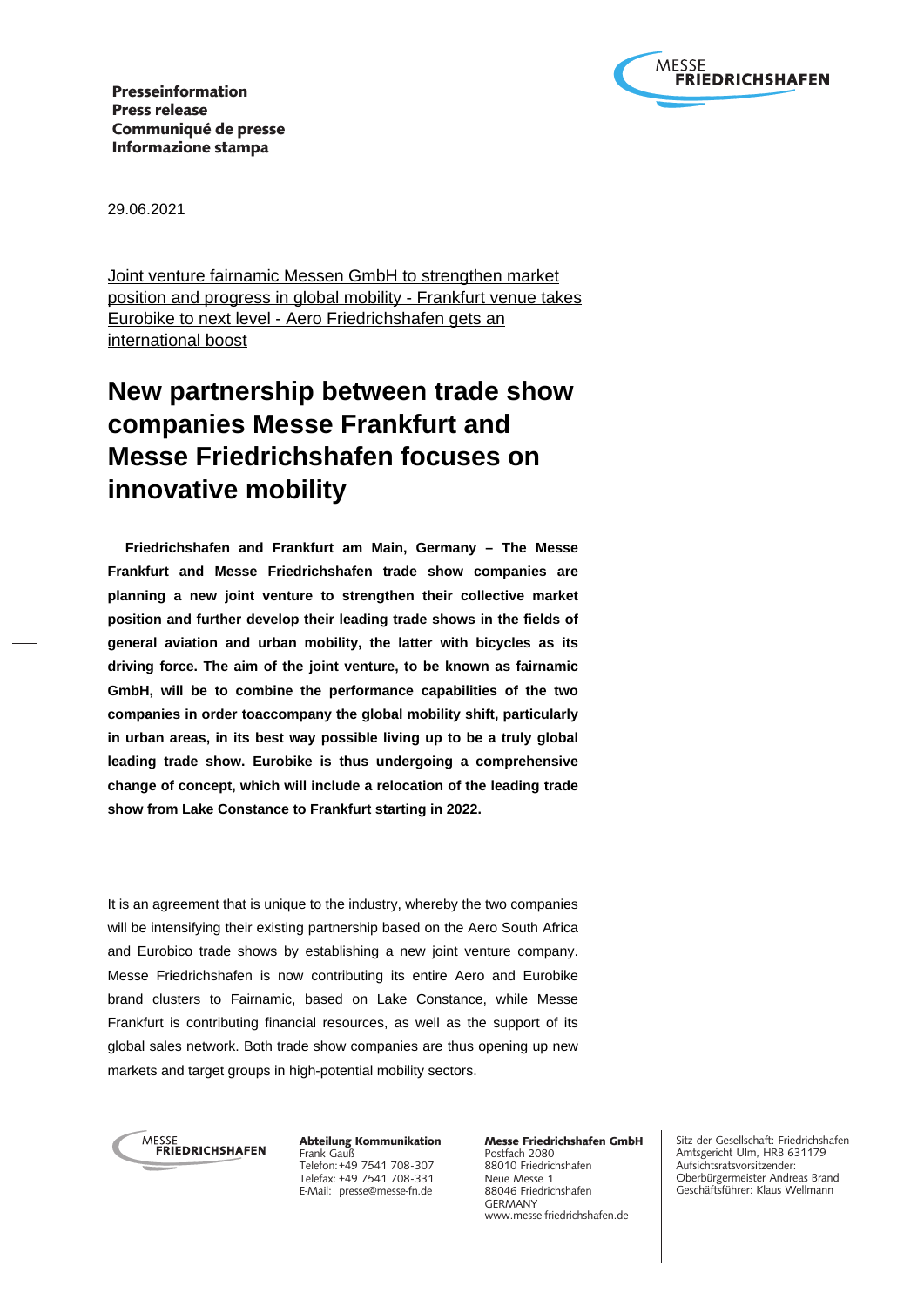## Presseinformation Press release Communiqué de presse Informazione stampa



Klaus Wellmann, CEO of Messe Friedrichshafen, is very optimistic about what the future holds: "Our partnership with Messe Frankfurt, an absolute heavyweight in the global trade show business, is another important step in our international expansion strategy. Through this merger, we are adding key building blocks to the value chain and earning capability of our bike and aviation events and creating first-class access to customers."

Uwe Behm, Member of the Executive Board of Messe Frankfurt, is also very pleased: "The transportation shift is now in full swing. The task now is to rapidly and robustly strengthen the market position of our two leading trade shows, Eurobike and Aero, and make them accessible to a broad audience. By founding Fairnamic, we are pooling our success factors of globality, strength, and speed to apply them to the bicycle, e-bike, micro-mobility, and general aviation markets of the future. This will expand our already-existing mobility competencies. Our new alliance is unique in the industry and is based on a long-standing trade show partnership where the personal chemistry between the stakeholders from Friedrichshafen and Frankfurt is second to none."

Moving forward, the leading trade shows Aero and Eurobike will benefit from differing forms of international marketing measures, while taking place at the best location. Whereas Aero, with its direct access to the airport in Friedrichshafen, will continue to rely on the advantage of its industry-unique location, Eurobike will need a stronger connection to the growing themes of mobility transformation, especially in urban areas, to ensure optimal further growth. Thus, starting in 2022, the world's leading trade show for the bicycle industry will move from Lake Constance to the inner-city exhibition center in Frankfurt am Main, one of Europe's most populous metropolitan regions. Meanwhile, the freed-up Eurobike time slot at the Friedrichshafen site will open up additional opportunities to market it as a venue for new events.

### **Eurobike from 2022 onward**

New dates, a new concept, and a new venue. Yet, one thing will remain the same: Eurobike's team of organizers. Already, the team from Friedrichshafen is planning to move the Eurobike dates forward from late June to mid-July. Thus, Eurobike 2022 is to be held in Frankfurt from Wednesday, July 13 to Sunday, July 17, with the first three days reserved for the trade, followed by a festival weekend open to the general public. The



Abteilung Kommunikation Frank Gauß Telefon: +49 7541 708-307 Telefax: +49 7541 708-331 E-Mail: presse@messe-fn.de

Messe Friedrichshafen GmbH Postfach 2080 88010 Friedrichshafen Neue Messe 1 88046 Friedrichshafen GERMANY www.messe-friedrichshafen.de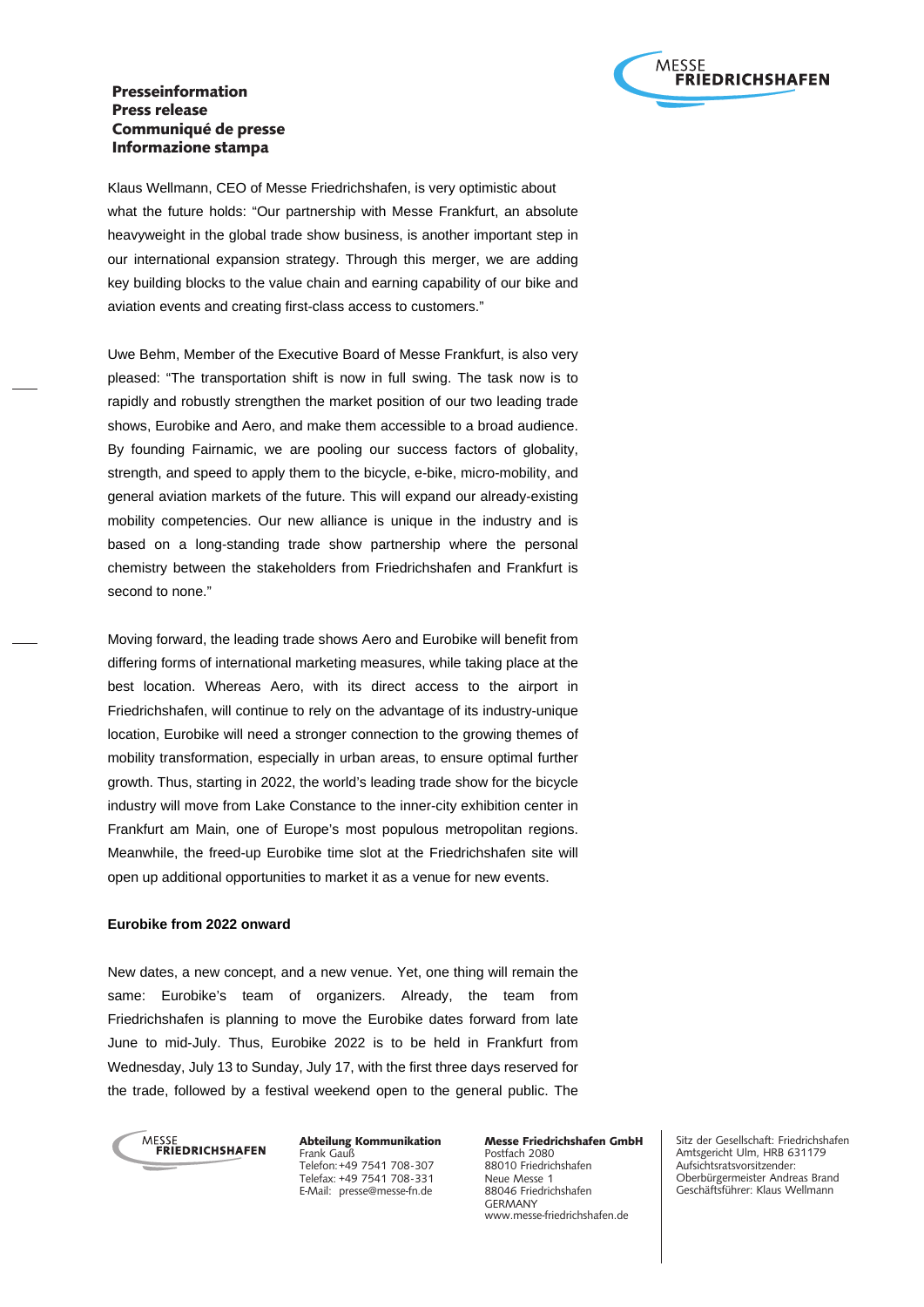

## Presseinformation Press release Communiqué de presse Informazione stampa

ideal accessibility of this exhibition venue with its potential for growth in terms of floor space and numbers of participants offers a new starting point for an authentic staging and thematic expansion of the cycling mega-trend. "The bicycle is the driver that will give a real and, above all, sustainable boost to advances in mobility that are imminent worldwide. We're convinced that with Fairnamic we are building a foundation that will elevate the flagship show along with its Eurobike brand cluster to a new level in the future," says Stefan Reisinger, Head of Eurobike.

The future of Eurobike is already receiving prominent political support. The two cities' mayors and the supervisory board chairmen of both trade show companies also regard Fairnamic as the right step. Frankfurt mayor Peter Feldmann explains: "Cycling will be a real theme of the future. Climate protection and the transportation shift are at the very top of our agenda. Eurobike will be a beacon in a city that is preparing to put cycling at the center of its debate on transport policy. I can't imagine a more authentic location." Andreas Brand, Friedrichshafen mayor, states: "The second-best solution is the best solution. That's the best way to sum up Eurobike's change of venue in terms of its further development and, above all, from the point of view of the Friedrichshafen trade show location. By establishing Fairnamic, the trade fair companies and their municipalities have ensured that the event formats can continue to grow, both domestically and internationally. In addition, we're hoping for new synergies for the trade show business at the Friedrichshafen location, from which the exhibition center and the city will continue to benefit going forward." Tarek Al-Wazir, Minister for Economic Affairs, Energy, Transport and Housing of the State of Hessen explains: "Everyone will benefit from Eurobike's relocation to Frankfurt – the bicycle industry, the mobility sector, the cyclists, and – last but not least – the the trade show companies. And, in the end, Frankfurt's business community and climate-friendly mobility, as well."

Burkhard Stork, President of the German Bicycle Industry Association (Zweirad-Industie-Verband), says: "I'm sure that with these changes, Eurobike will remain the world's leading bicycle trade show in the future." Bernhard Lange, CEO, Paul Lange & Co.: "Needless to say, I have fond memories of Friedrichshafen, but in a rapidly changing world, which also pertains to the bicycle, the future of this leading trade show lies in Frankfurt. Team Shimano is looking forward to it." Claus Fleischer, CEO of Bosch eBikes Systems, likewise puts it in a nutshell: "Eurobike in Frankfurt? We'll



Abteilung Kommunikation Frank Gauß Telefon: +49 7541 708-307 Telefax: +49 7541 708-331 E-Mail: presse@messe-fn.de

Messe Friedrichshafen GmbH Postfach 2080 88010 Friedrichshafen Neue Messe 1 88046 Friedrichshafen GERMANY www.messe-friedrichshafen.de